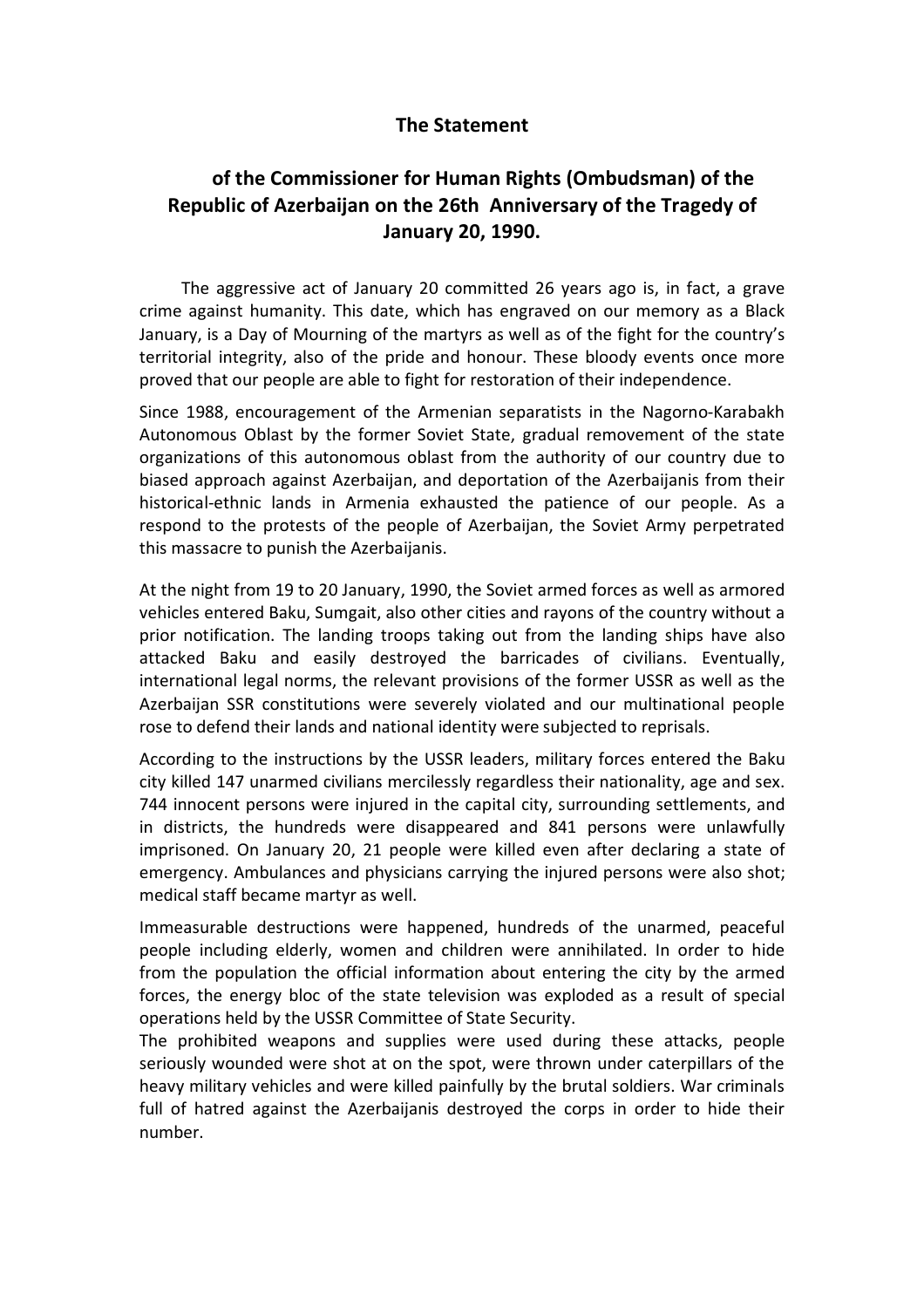At that period, on behalf of all Azerbaijanis, the sharpest statement was made by the National leader Heydar Aliyev, whereas he demanded to give political assessment to the crimes against humanity committed on January 20 and to punish perpetrators. In 1993, at the initiative of Heydar Aliyev, the country Parliament declared January 20 as a Day of Mourning, which is commemorated in the country each year.

It should be specially noted that, the peaceful people demanding the restoration of their constitutional rights were murdered by the armed forces, but they failed to break the will of the people and this fight for freedom resulted with re-gaining the independence of Azerbaijan in 1991, the  $25<sup>th</sup>$  anniversary of which is to be marked this year.

The Soviet state violating the international legal norms, supported Armenia by this crime, as a result of which a long term Armenian aggression, ethnic cleansing and massacre were committed against Azerbaijan, twenty percent of our lands was occupied, people were withdrawn by force from Armenia, Nagorno-Karabakh and seven surrounding districts of Azerbaijan and a million of them became refugees and IDPs.

The Azerbaijani side always strives for peaceful settlement of this conflict. The country President Ilham Aliyev repeatedly and resolutely stated that this conflict must be solved within the territorial integrity of our country and the occupant armed forces must be withdrawn from the Azerbaijani territories.

According to the Presidential Decree, martyrs died during those bloody event were awarded with honorary title "Martyr of January 20", and in line with the Decree on "The Increasing of the State care to the persons who became disabled during January 20 events", these persons are provided with allocations and their families with the Presidential allowance.

Recently, the Action Plan on "Commemorating the 26<sup>th</sup> anniversary of the tragedy of January 20" was approved. According to this Plan it is considered to hold meetings, conferences and lectures at different organizations, as well as in districts and regions of the country, to organize the related performances and films on this tragedy in cultural centers, to cover these event in mass-media, to hold events through the Embassies of Azerbaijan in foreign countries, diplomatic corps, Diaspora organizations, and communities in order to draw the attention of the international community to the realities of this tragedy, to give materials on this slaughter in leading international mass-media, also to conduct special lessons in educational institutions.

Raising awareness of the international community about the realities of Azerbaijan, including the tragedy of January 20 is one of our main duties. We provided the comprehensive information about the genocides and terror acts against our people as well as January 20 at numerous international events we participated in. Moreover, the relevant statements were sent to international organizations, including to the UN Secretary-General, UN Security Council, UN Office of the High Commissioner for Human Rights, European Commission, Council of Europe, Organization of Security and Cooperation in Europe, International and European Ombudsman Institutions, Asian Ombudsman Association, International Peace Bureau, foreign ombudspersons.